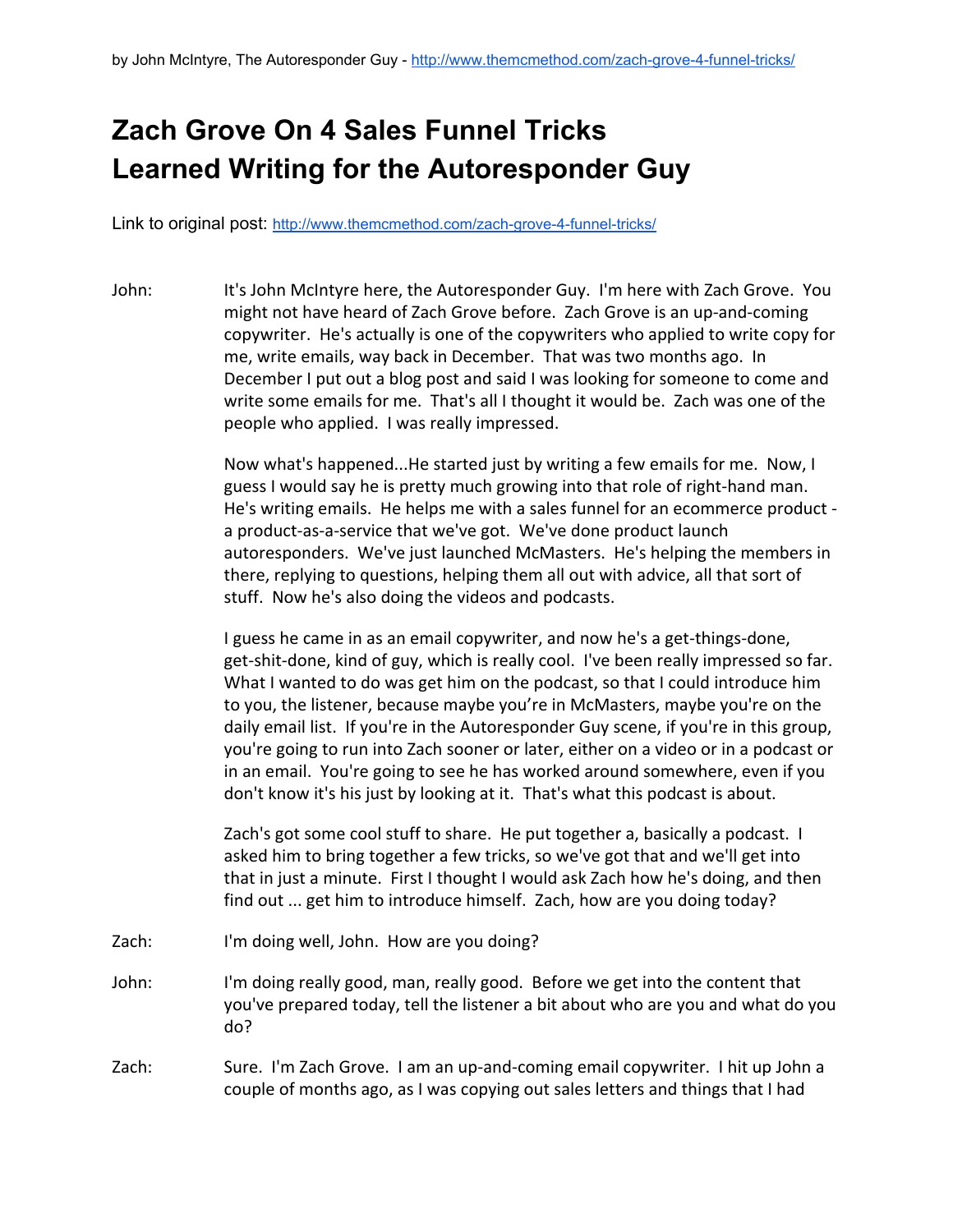heard ... other copywriters that I look up to like Derek Johanson and Andre Chaperon. I really wanted to work with John. I just tried to add value as much as I could. For about six months now I've had my own clients as a freelancer. I write for a lot of Kickstarter-funded startups doing email crash courses and things like that. I really just wanted to get in the room with John and mastermind and write some autoresponders.

- John: Cool. Cool. You're crushing it. Absolutely crushing it. Let's start ... Tell us, what have you prepared for us today?
- Zach: Today, I just wanted to tell the listener about four sales funnel tricks that I learned writing for the autoresponder guy. I obviously learned a lot of tricks of the trade from you, John. I got four that stuck out, so shall we dive in?
- John: Let's dive in. Let's do it.
- Zach: All right. Number One is tell-to-sell. Anyone on John's list has heard of the power of stories and telling via parables and metaphors. One thing you may not have heard is something from the author, Kurt Vonnegut.

Really interesting thing that popped up in the McMasters community via Rob Hanly who posted an infographic from the work of Kurt Vonnegut. Vonnegut outlines various story arcs that come up in different cultures. It doesn't matter if it's the east or the west or what language they speak, there are these same story arcs. It's also called the monomyth, the hero's journey, that pop up everywhere. I thought this was really interesting. Looking at especially how John applies these story arcs.

Let me throw out a couple here. One of them is the man in the hole. In this story arc, you can apply this in your email copy and you'll find that it resonates with people. It's just a universal human story where the main character gets into trouble, and then gets out of it again, and ends up better off for the experience. One example, if you're on John's list, is you may have seen the Rocky, the guy with the email marketing, about the movie where Rocky Balboa fights against all odds and then achieves his goal.

This can be quite helpful when you're writing emails because you can position your product as the solution that will help your prospect end up better.

John: Okay. Cool. What I really love about this is it just reminds me of ... I think it's just evidence that we, as people, we communicate through stories. A lot of people are getting into content marketing and email marketing, just copywriters, just marketing in general, thinking that they're going to go around. They're not going to tell stories. They're not even thinking about that. They're just going to give that how-to tips and that's going to convince people. They're going to give away all this how-to information which is always so valuable. Then that's going to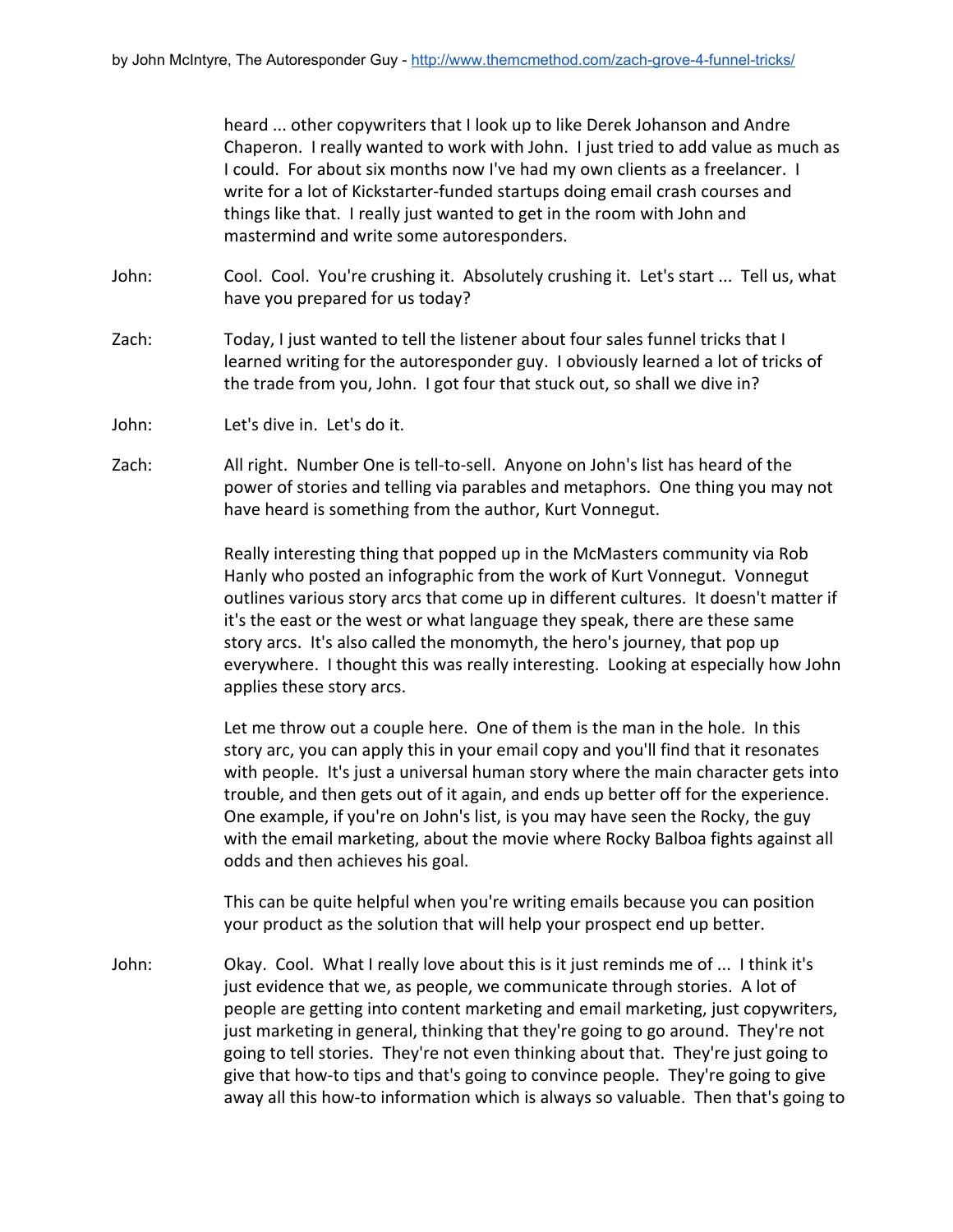be how, why people trust them.

That works to a point, but I think what this forgets is that people love stories. We communicate through stories. If you can communicate with someone with a story, you're going to be a much better teacher. Therefore, your how-to information is going to be much more powerful if you can teach it under a guise of a story, which means people are going to get better results from it.

They're going to connect with them more. They're going to have more light bulb moments which is going to create more trust. I just think this is ... To me it's just incredible what you can do with it. It's hardwired into us.

- Zach: Yeah, and that's what I thought was interesting is that all cultures resonate with these same story arcs. The reality is that people buy based on emotion and then justify it with logic. If you can write a powerful story or a parable that really connects with your prospect emotionally and you empathize with them, the rest will follow.
- John: Okay. One thing I'm curious about ... I know how to do it, but I'd like to hear your perspective on it. Someone's listening to this ... A listener might be listening going, "That's great. I get it. I want to tell stories, but how do I come up with stuff to talk about? What do you mean tell stories? How do I ... Where do I start?" What helped you when you were writing some of the emails when it came to writing stories?
- Zach: You know, man, everyone is different. You might get ideas from reading a lot or from just watching the TV. The way I look at it, you can really turn anything into a story as long as you slide it into a pitch. I can throw out an example where I wrote an email yesterday. It was based on a YouTube video that my girlfriend shared with me. It's this cheesy video about a cheetah that was injured in the wild, and then it became friends with a dog at this animal shelter.

At first the dog was really friendly, but this new foreign cheetah wasn't really sure about the dog and didn't really want to go near it. Then, as they hung out every day, the cheetah got used to seeing the dog every day. Now they're best friends.

What does this have to do with my prospect? The email I was writing the story about was about email marketing and the power of autoresponders. The morale was, you need to use autoresponders in your business to get in front of your prospects on a daily basis so that they come to know and trust you and want to buy from you.

I really think you could throw out any topic, anything that you see on TV or on the Internet or if you're reading a lot. Something that your friend mentions to you. As long as you slide it into a pitch, I really think anything can be a story.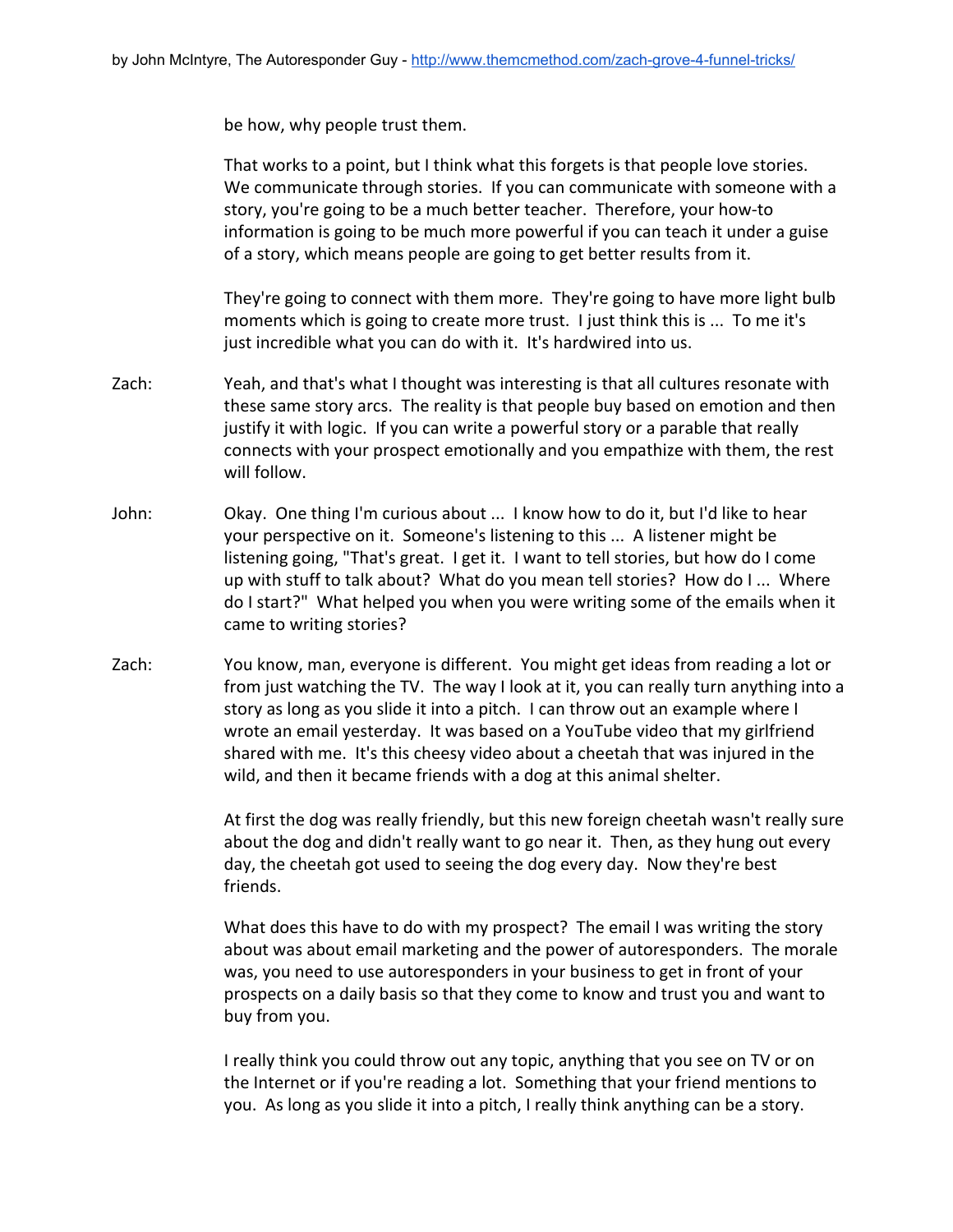John: Okay. What you meant with that cheetah story was that what made the cheetah become friends with the dog in the end was that the dog just kept persisting. Over time, by staying in contact, the dog is like...He used the autoresponder strategy. He just kept going up to the cheetah, you know, "What's up man?" He did it everyday, I don't know, thirty days for example. Then one day the cheetah goes, "All right. Screw it. I'm going to be friends with you.

> You sound like a nice dog." They became friends. This is that slide that we've kind of talked about. Just like email marketing. You stay on top of them, you keep emailing them, sooner or later they're going to come around. Just like that cheetah who fell in love with the dog, or at least they became friends, you're prospects are going to become friends with you.

- Zach: That's right.
- John: All right. That's that. Now what's next?
- Zach: Number Two. We have the DAP formula. This is a great framework that that you taught me, John, for writing any kind of landing page, so that's an opt-in page, or trying to get somebody's email address, or a sales page where you're trying to get the purchase. Here's what DAP stands for. D is describe the problem. A is agitate the pain. P is present your solution.

So how would you use this? First you want to describe the problem. Let's say as an example that you and I worked on, John, emailforecommerce. If you guys go to emailforecommerce.com, you'll see there's a DAP landing page in action.

The problem that we first described is you're an ecommerce store entrepreneur, and you have this store, but you don't have your email marketing all set up. You know that you're leaving money on the table. Right? You're losing money every month because you're not collecting email addresses. That's a description of the problem.

The next part is agitate. A-agitate the pain. You really want to kind of pour salt on the wound. In this page we say, let's do some math. Suppose you have a hundred thousand dollar store. If you're losing 15% because you don't have email marketing setup, you could potentially be losing fifteen thousand dollars. That really sucks. You need to get that figured out. You want to agitate it so that ethically you can provide your solution to their problem.

That's the final step in DAP. P-present the solution. That's where you say, that's where my product comes in, emailforecommerce. We'll take care of everything for you.

John: Okay. Okay. I love that. I love that. I love how simple it is. You just explained it.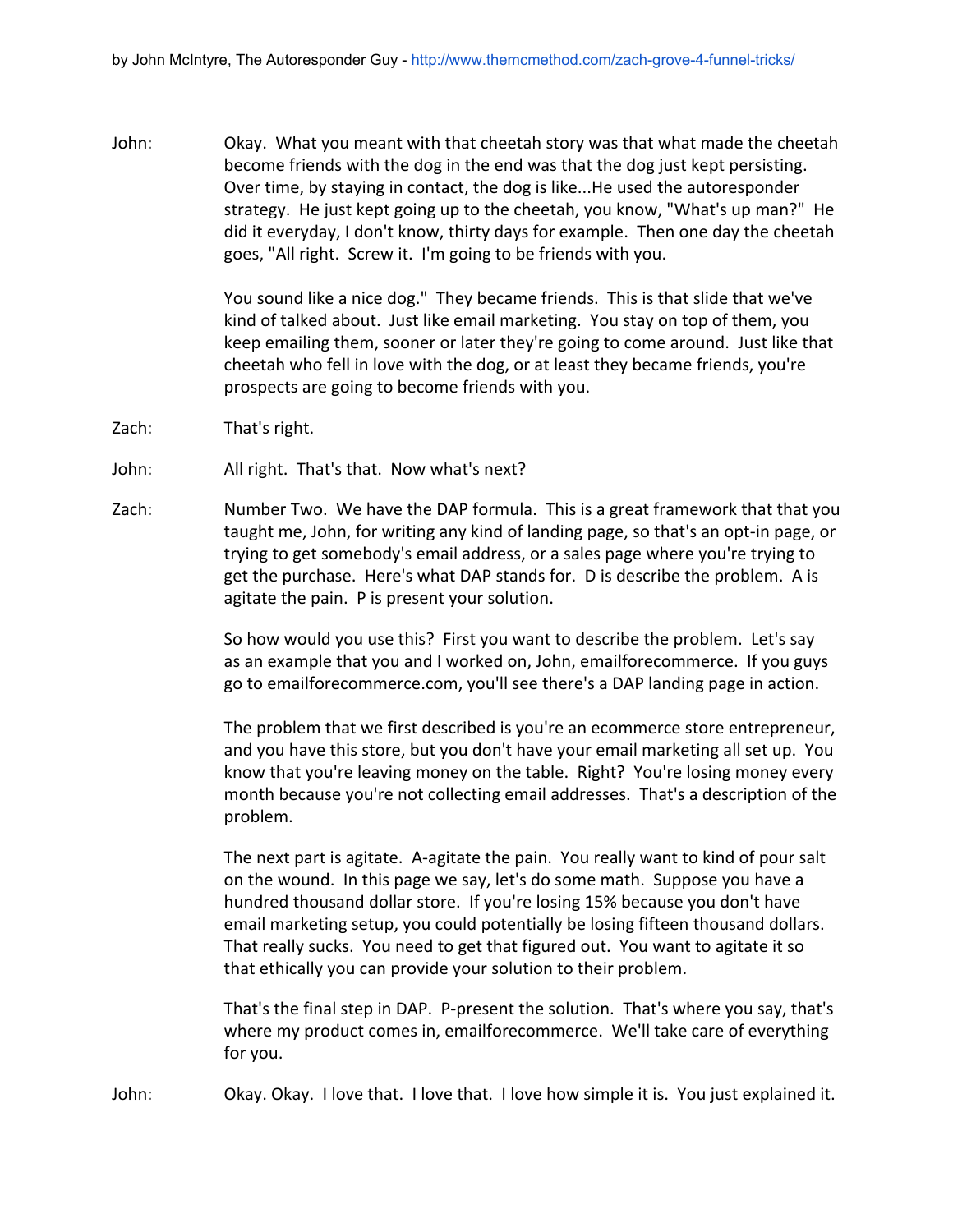To be honest, it's not actually my formula. I don't even know who invented it. Perry Marshall talks about it. Dan Kennedy talks about it. It's just this idea that marketing is just about solving problems. If you can convince someone that you can solve his problem, it's a natural sell. You're not convincing them to do anything.

I guess that's one thing that's worth mentioning. Selling something to someone is not about convincing him to do something. You want to solve his problem. What you have to do is tap into what his problem is, and I guess make that slippery slope for him to take action and solve that. It's really ... Everyone has limiting beliefs, right? Let's say I want to go and get ripped. There's a product out there that's going to help me get ripped, but I'm like, "Well, I could never do it. I don't have enough motivation." Right? "I don't have enough money." "I don't have enough willpower." "I don't have enough time."

These are all objections, or maybe this guy, "This product probably won't work." All these things ... If someone could come along with a sales letter and remove each of those objections, then I'm going to buy that product, because I have a problems and the product solves my problem. If you can just remove those barriers, I will slide down that slippery slope and buy that product. It's the most natural thing in the world.

- Zach: Yes. Exactly.
- John: So that's DAP. What's ... We've got Number Three.
- Zach: Yeah, so speaking of objections. Point Number Three is address objections in an FAQ email. I first got this idea from a previous episode, John, that you gave with Vishen Lakhiani of Mindvalley. I really just want to emphasize for the listener. If you have an autoresponder sequence and you haven't gotten around to putting an FAQ email in the sequence, go do that today. It really works. Just like you were talking about, John, where people have objections. They have limiting beliefs. They think, "I want to get ripped, but genetically I can't do that. I don't have the money to buy the food that I need to be eating."

Make a list of your prospect's objections. Just get out a piece of paper, and then write your response to each of the objections. Then you can arrange an autoresponder using all the principles that you and I talked about, John, and just systematically go through and get rid of those barriers.

John: Absolutely. I've seen the instinct, and worth pointing out here is that some people think about FAQ, they think about all the boring stuff. Just stuff like how is it delivered? Does it come in a box? Is it labeled? What's the shipping times? What's your refund policy? That's important, but it's not that important. What the FAQ is for, especially a FAQ email like this ...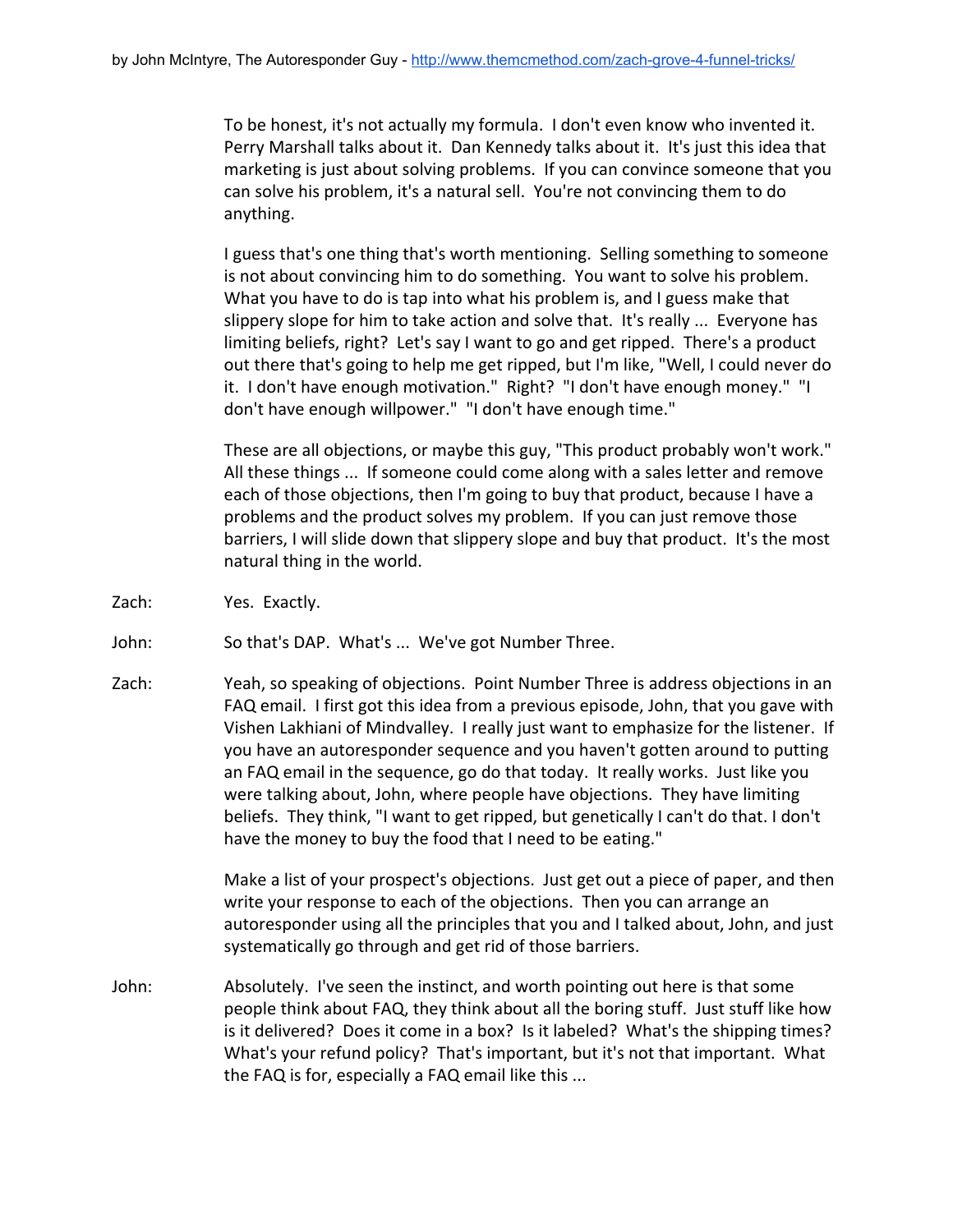There's is a place for all that, fine print details, all that boring stuff. That's just the boring details. What this FAQ email is for is not that stuff. It's for like these objections, all the reasons why someone wouldn't buy. You explain why that objection isn't really an objection.

You can explain this here. We did this with Jamie's emails. Tell me about some of the objections that we overcame in that email.

Zach: You and I collaborated on a sixteen email autoresponder for a product launch with the client, Jamie. She has a really interesting product where she's selling Facebook marketing solutions for personal trainers who want to get more clients. One of the objections that a personal trainer would have to spending money on a Facebook marketing program is, they might say, "I already have a Facebook page set up. I already have people liking the page. Why do I need to pay you to teach me how to run my Facebook marketing?" That's their objection.

> The way we got around that is one of the FAQ emails, we said ... You basically put the question, "Do I need this if I already have a Facebook page?" Then you go through and you show why it solves their problem. Then we explained the details of how, if you have a lot of likes on Facebook, that doesn't necessarily mean that you're connecting and getting new clients, because of Facebook organic reach, things like that. Then we used the analogy about ...

I have the email open right here. I can read it. We said something like, " How to do game the system like Moneyball and end up with way more clients than the other guys? It all has to do with your organic reach. Here's what's great. When you sign up for the Fitness Facebook Blueprint, you'll learn all about getting clients for free." Just like you said, John, it's all about positioning your product as the solution to their problem.

John: Absolutely. I think a lot of this stuff is common sense. I remember thinking about why someone wouldn't buy that product. Another objection is that, "I don't have enough money to spend on ads." If you're selling, especially like a how to use Facebook for marketing program, one of the objections is going to be from people who don't have any money to spend on ads. A lot of people just don't like spending money. Right? They did advertising is an expense. That's a whole other issue. In a FAQ email, one of the questions is just, and we did this as well, was, "I don't have enough money to spend on ads," or "I don't want to spend any money on ads."

> Then, it's like, "Well, that's fine. What's great is that module one, two, and three you don't need any money. This is all free stuff. This is all strategies and tactics that you can use without spending a cent on Facebook ads. It's going to get you fans. It's going to get you referrals, and blah, blah, blah, blah." We're just trying to emphasize that the idea that they don't have ... Even if they don't have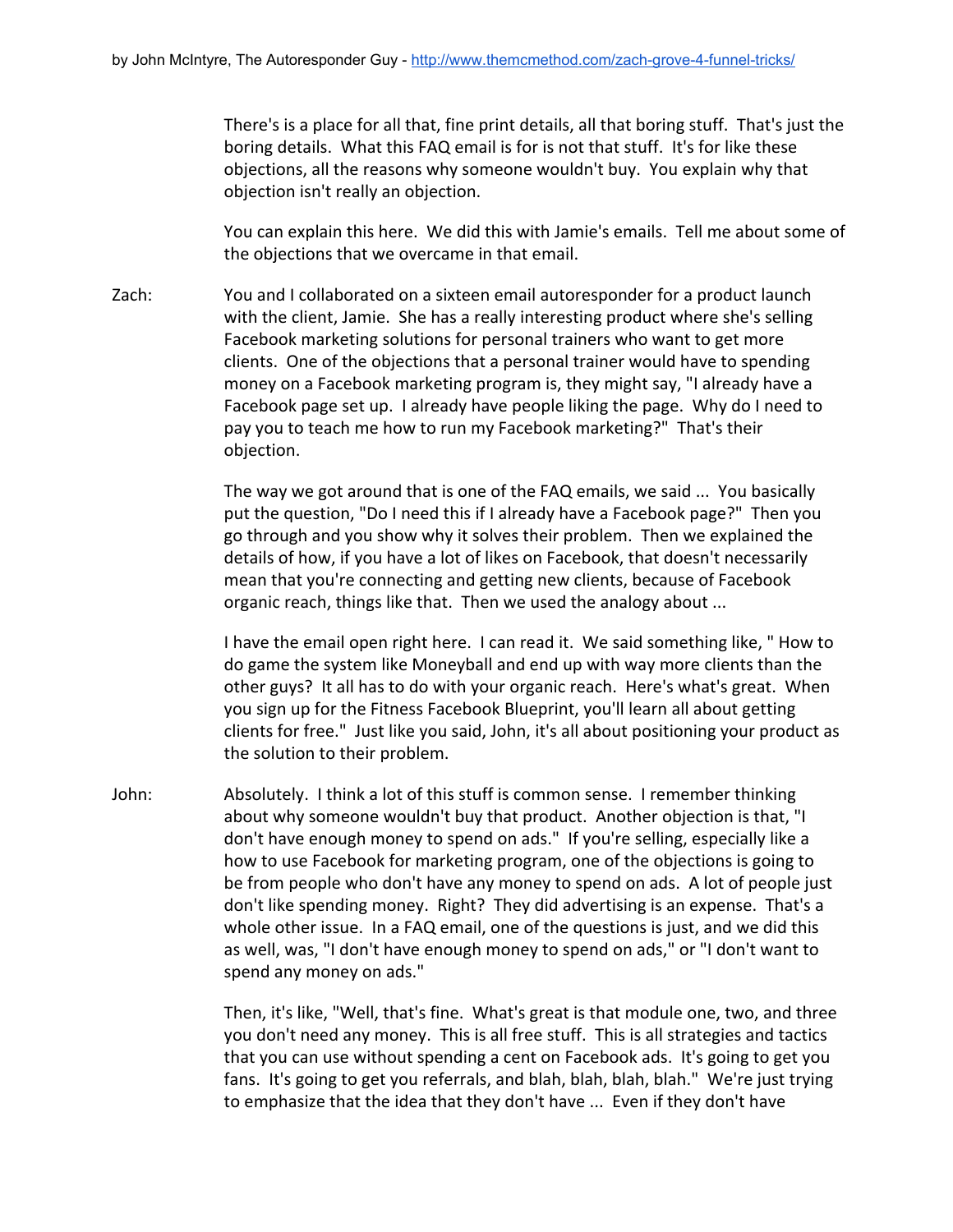enough money to spend on ads, it's absolutely fine.

- Zach: So, what's an objection, John, I'm curious, that people have when you use the McIntyre method of launch?
- John: I would say that one of the most common ones I get is what's the difference between the McIntyre method and any other product out there. It could be Autoresponder Madness. There's a lot of other products that teach people how to do email marketing out there. There are couple of the main ones that I run into a lot. That's a common question. The classic one was with autoresponder Madness. That was kind of where the McIntyre method came from actually.

I wanted a product, and I thought a great way to kick it off and get things started would be to go into a JB with someone like Andre, which is exacting what happened. That might seem crazy because essentially I have a product that's competing with Andre in a sense. The way I framed it up was that Andre's program is great. It's really in-depth. This is Autoresponder Madness by the way. You get a ton of information. He sends you so much interesting-

- Zach: Yeah. It's a great program.
- John: Yeah. It's incredible. I spoke to a number of people ... I had people come to me saying they had bought the product and they had been through it, but they still had no idea how to get started. They couldn't take action. It's kind of like he gives you so much information, and it's great stuff, but you don't really have a road map for creating that autoresponder in the typical business. It doesn't want some crazy advanced thing with product launches and segmenting and all that. They just want a simple opt-in form on their website with some sort of autoresponder that might be ten emails, and that's that. They don't want to mess around with all the advanced stuff. They just want that.

What I did, was I was like, "I'm going to keep things simple." Instead of trying to do what Andre's doing and try to compete with him on that, which isn't really my style ... He already owns that angle of the market. I'm going to go after this idea of creating a step-by-step blueprint. Instead of giving someone a whole bunch of stuff, I'm going to give them the minimum amount necessary to get them to take action. Someone can sign up, follow the steps, do the homework assignments, and spend a couple of hours a week. At the end of four weeks, they'll have an autoresponder.

It's not the most advanced thing in the world. This isn't for pros or anything. It's for people who have bought other products like Autoresponder Madness. This is how it's overcoming that objection, "Why should I buy this? I already have this other product?" It's like, "Well, have you actually done anything about it? If not, the McIntyre method, which is now bundled into McMasters, will help you because it gives you a step-by-step plan."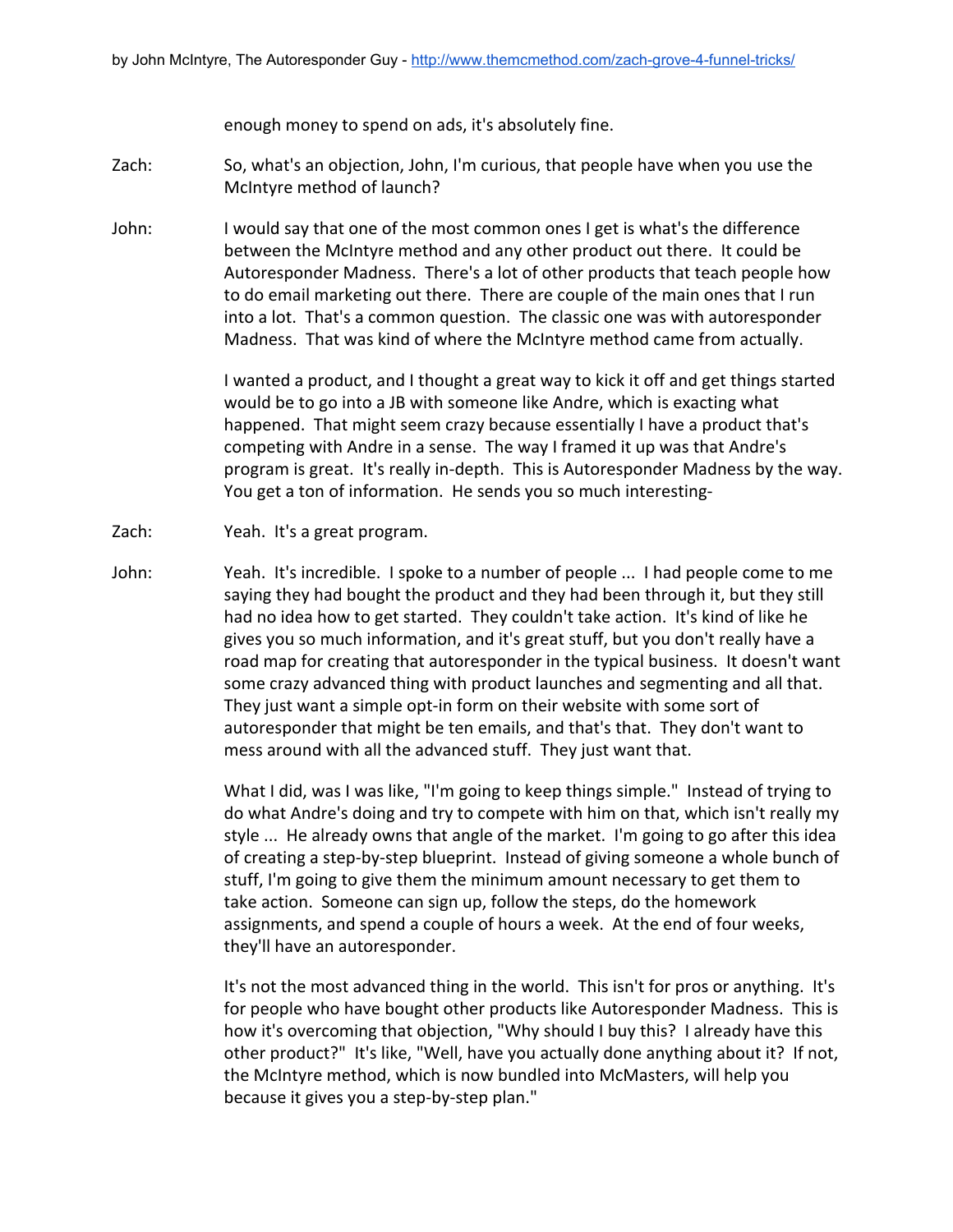- Zach: Very interesting. Basically, the way that you answered this objection of how is this program different? There are already other email marketing programs? You said, "Well. This is the first one that gives you a step-by-step system. Once you are done with the four modules, you will have your ten email autoresponder written."
- John: Yeah. The idea is I want to give people a result. I'm not selling a product. This is why a lot of people don't understand it. They think they're selling a book or a video or something like that. You're selling results. If you can convince someone that you can get them the results, they will buy the product. It's simple.
- Zach: Well said, man.
- John: All right. What's this last one? You've got one more point.
- Zach: Yeah, this is the last point. By the way, guys, if you have not written a FAQ email, go put an FAQ in your autoresponder. Sell some products.

Number Four is keep it vivid. This is huge. I've got a quick example here. I know we're running out of time, John. You and I had this situation where we were writing an autoresponder for ecommerce entrepreneurs. We wanted to put an email where we would walk them through doing a little bit of napkin math We basically said, "Get out a piece of paper and a calculator. We're going to run some numbers on your business, basically to demonstrate the LCV, the Lifetime Client Value, and why our product is in fact a good investment. Each client is worth a lot to an ecommerce store.

Rather than framing it up like, "Okay. We're going to do a bunch of math." That's boring. Nobody wants to read a textbook. They want to be entertained. The way we wrote this email is made it sort of like an adventure. We said, "Okay, so ..." The subject line is "Einstein called this the most powerful force in the universe." The copy starts out, "Can you solve this riddle? What is the most powerful force in the universe? According to Albert Einstein, the greatest physicist who ever lived, it's compound interest. Huh? Albert Einstein was impressed by the big results you can earn by making tiny improvements over time, so what can Einstein teach you about compounding your ecommerce revenue?"

Then we go on to have them do this exercise with the math. It's fun. It's vivid. It's like the readers are going on a journey to discover the most powerful force in the universe and have the same epiphany that Einstein had using the actual numbers from their business revenue.

I would encourage anybody listening to ... The next time you're writing an email, think about how can you make it vivid. How can you make your prospects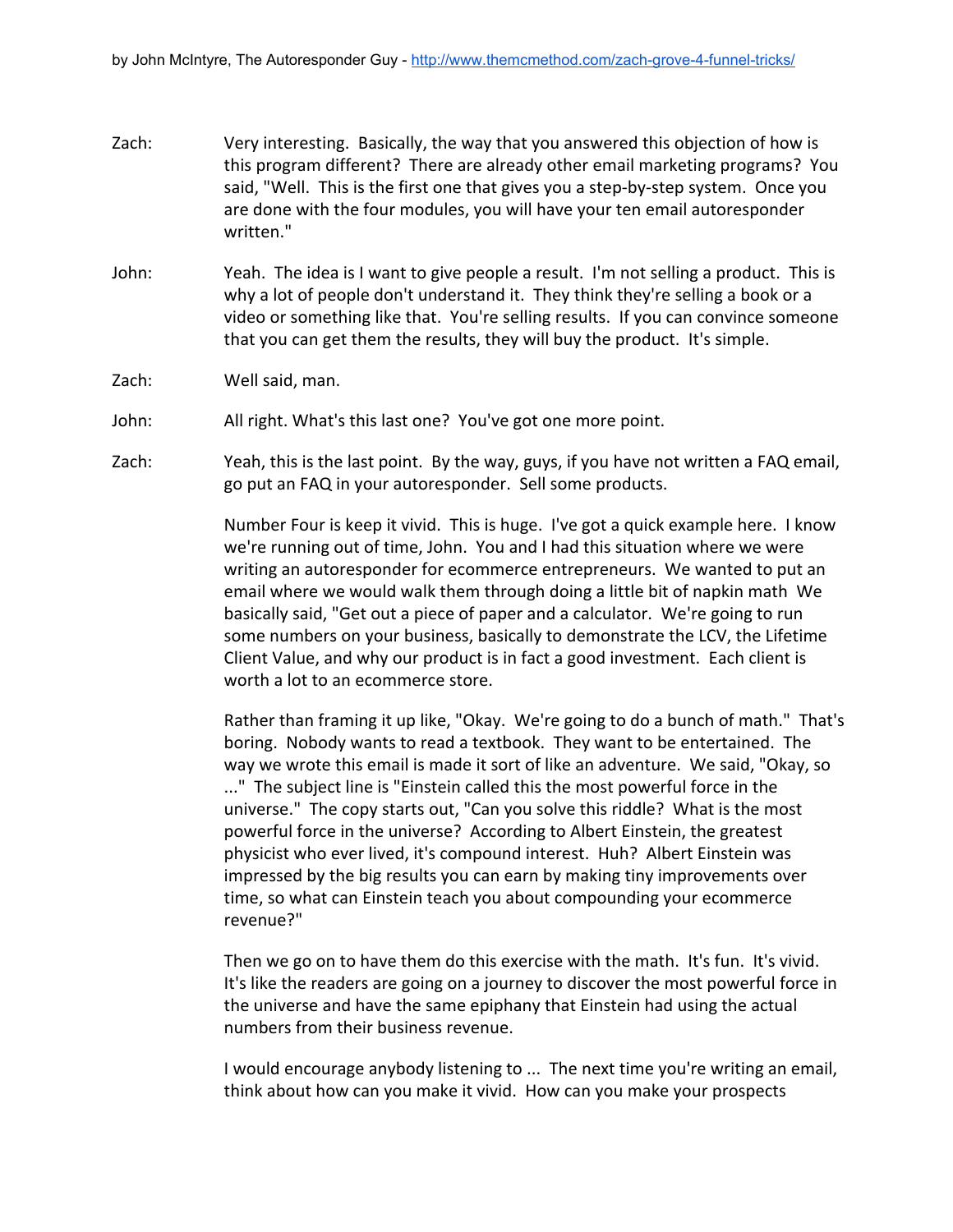reading this email not bored by a textbook? How can you take them on an adventure, on a journey, and make them feel like they're part of it?

John: I love this one. I think it's ... I mentioned this on a podcast today. I was doing a podcast this morning. It's an Oscar Wilde quote. I mentioned it a few times on this podcast. It's that "Most people live lives of quiet desperation." Most people are bored out of their brains. They do the same thing every week. Maybe they've got a job. Entrepreneurs are a bit different, but the average person, they do the same thing every day, five days a week, they have a family. Life is boring. There is no excitement to it. It's pretty drab. That's how most people live. It's easy to forget that.

> This is just a classic example of it. You can never get in there with, "Hell, let's just run some numbers." You've got to go in there ... It's kind of like you've got to have a bit of theatrics to it. You've got to go in there like you're an actor, or like you're a magician, or one of these kind of people. You might have a trick that's not really that interesting if you didn't have any enthusiasm. When you add all the theater, the slight of hands, and the stories, and all this other stuff, it just adds so much magic to it.

- Zach: Absolutely, man. I think acting is a good metaphor. Another one I was thinking about calling it is Cartoon Copy, but I ended up going with Keep It Vivid. I think of it as like ... It's got to be colorful. You know what I mean? You want to paint them a picture. If you're just giving them how-to information and facts about your product, you're going to lose people and your sales funnel is not going to convert at the end of the day.
- John: It's kind of like ... You mentioned Kurt Vonnegut's stories frameworks that's got all the different types of stories. One way to pass that on to someone is to just go and get one of those stories and say something like ... I'll bring it up right now. We've got Manny Hall. This is the idea, the main character gets into trouble, then gets out of it again, and ends up better off for the experience. We could have an email that says that. It could be like, "Hey. I know a guy called Dave. Dave got into trouble one day. It was really bad, but one day he got out of it again, and he learned something. He learned this." That's a story with no theater. It's still a story. It still follows that classic format, but there's no theater to it. There's no magic to it. You have to have that magic for it to be interesting.
- Zach: Yeah.
- John: Instead of saying that, you might say, "It was a quiet misty night. It was midnight. The rain was pouring down. Dave sat down at his teakwood desk in his bedroom staring out the window into the rain." You're creating this image in someone's head, and they start imaging it. They start getting involved in that story. That's really what creates those light bulb moments. They go along on a